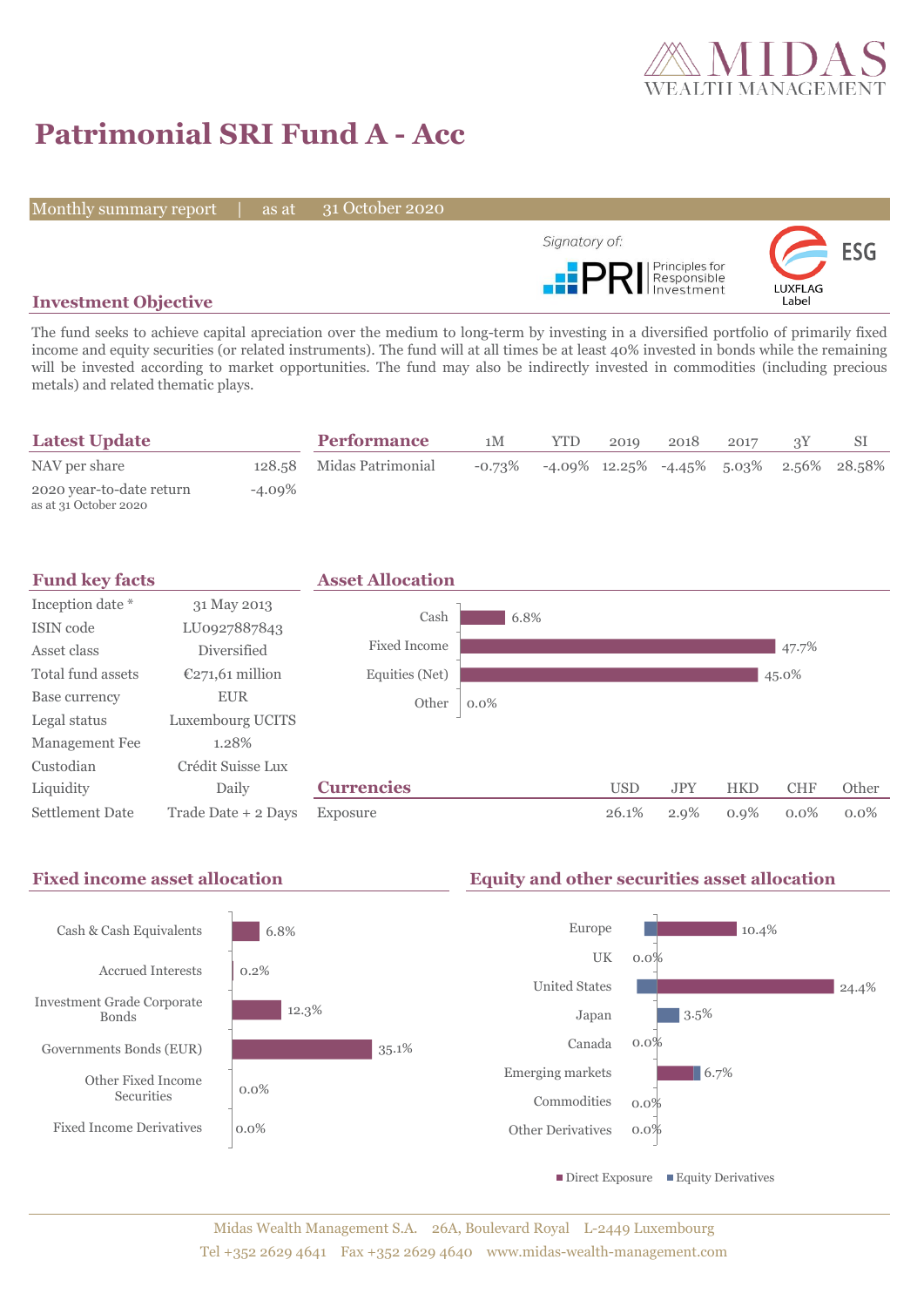

# **Patrimonial SRI Fund A - Acc**

Monthly summary report | as at

31 October 2020

| Top 10 fixed income holdings             | Rating     | Weight  | <b>Fixed income rating breakdown</b> |  |
|------------------------------------------|------------|---------|--------------------------------------|--|
| NETHERLANDS GOVT: NETHER 3 1/4 07/15/21  | <b>AAA</b> | 3.6%    |                                      |  |
| FRANCE O.A.T.: FRTR 1 1/4 05/25/36       | AA         | $2.0\%$ | AAA<br>21.8%                         |  |
| BTPS : BTPS $1.07/15/22$                 | BBB-       | 1.9%    | AA<br>11.5%                          |  |
| REP OF POLAND: POLAND 0 02/10/25         | $A-$       | 1.9%    | 10.1%<br>A                           |  |
| DEUTSCHLAND REP : DBR 0 08/15/29         | <b>AAA</b> | 1.8%    | <b>BBB</b><br>43.6%                  |  |
| BTPS : BTPS 2 $1/2$ 11/15/25             | BBB-       | 1.6%    | <b>BB</b><br>$0.0\%$                 |  |
| EUROPEAN INVT BK : EIB o $3/8$ o7/16/25  | <b>AAA</b> | 1.5%    | B<br>3.6%                            |  |
| AGENCE FRANCAISE : AGFRNC 0 1/8 11/15/23 | AA         | $1.5\%$ | <b>CCC</b><br>$0.0\%$                |  |
| BTPS: BTPS 0.35 02/01/25                 | BBB-       | $1.5\%$ | <b>NR</b>                            |  |
| BUNDESSCHATZANW: BKO 0 03/11/22          | <b>NR</b>  | $1.5\%$ | $9.4\%$                              |  |

| Top 10 equity holdings           | Sector                        | Weight | <b>Equity sector breakdown</b> |                     |       |  |  |
|----------------------------------|-------------------------------|--------|--------------------------------|---------------------|-------|--|--|
| ALIBABA GROUP HOLDING-SP ADR     | <b>Consumer Discretionary</b> | 2.8%   | Consumer Discretionary         | 14.0%               |       |  |  |
| <b>ALTICE NV -A</b>              | Communication Service: 2.6%   |        | <b>Consumer Staples</b>        | $6.4\%$             |       |  |  |
| AMAZON.COM INC                   | Consumer Discretionary 2.2%   |        | Energy                         | $0.0\%$             |       |  |  |
| <b>BROADCOM INC</b>              | <b>Information Technology</b> | 1.8%   | Financials                     | $6.4\%$             |       |  |  |
| NVIDIA CORP                      | <b>Information Technology</b> | 1.7%   | <b>Health Care</b>             | $12.7\%$            |       |  |  |
| <b>MICROSOFT CORP</b>            | <b>Information Technology</b> | 1.7%   | <b>Information Technology</b>  |                     | 36.2% |  |  |
| <b>FREY</b>                      | <b>Real Estate</b>            | 1.7%   | Industrials                    | $0.0\%$             |       |  |  |
| UNITEDHEALTH GROUP INC           | <b>Health Care</b>            | 1.6%   | Materials                      | 2.5%                |       |  |  |
| MARVELL TECHNOLOGIES             |                               |        | <b>Communication Services</b>  | $9.0\%$             |       |  |  |
|                                  | <b>Information Technology</b> | 1.6%   | Utilities                      | $4.1\%$             |       |  |  |
| <b>CHECK POINT SOFTWARE TECH</b> | <b>Information Technology</b> | 1.6%   | <b>Real Estate</b>             | $\blacksquare$ 8.7% |       |  |  |



## **Thematics breakdown Top 5 funds and other holdings**

| Quaero Bamboo                                    | $2.0\%$ |
|--------------------------------------------------|---------|
| iShares S&P 500 Financials Sector UCITS ETI 1.9% |         |
| iShares S&P 500 Consumer Staples Sector UC 1.0%  |         |
| iShares EURO STOXX Banks 30-15 UCITS ET 0.9%     |         |